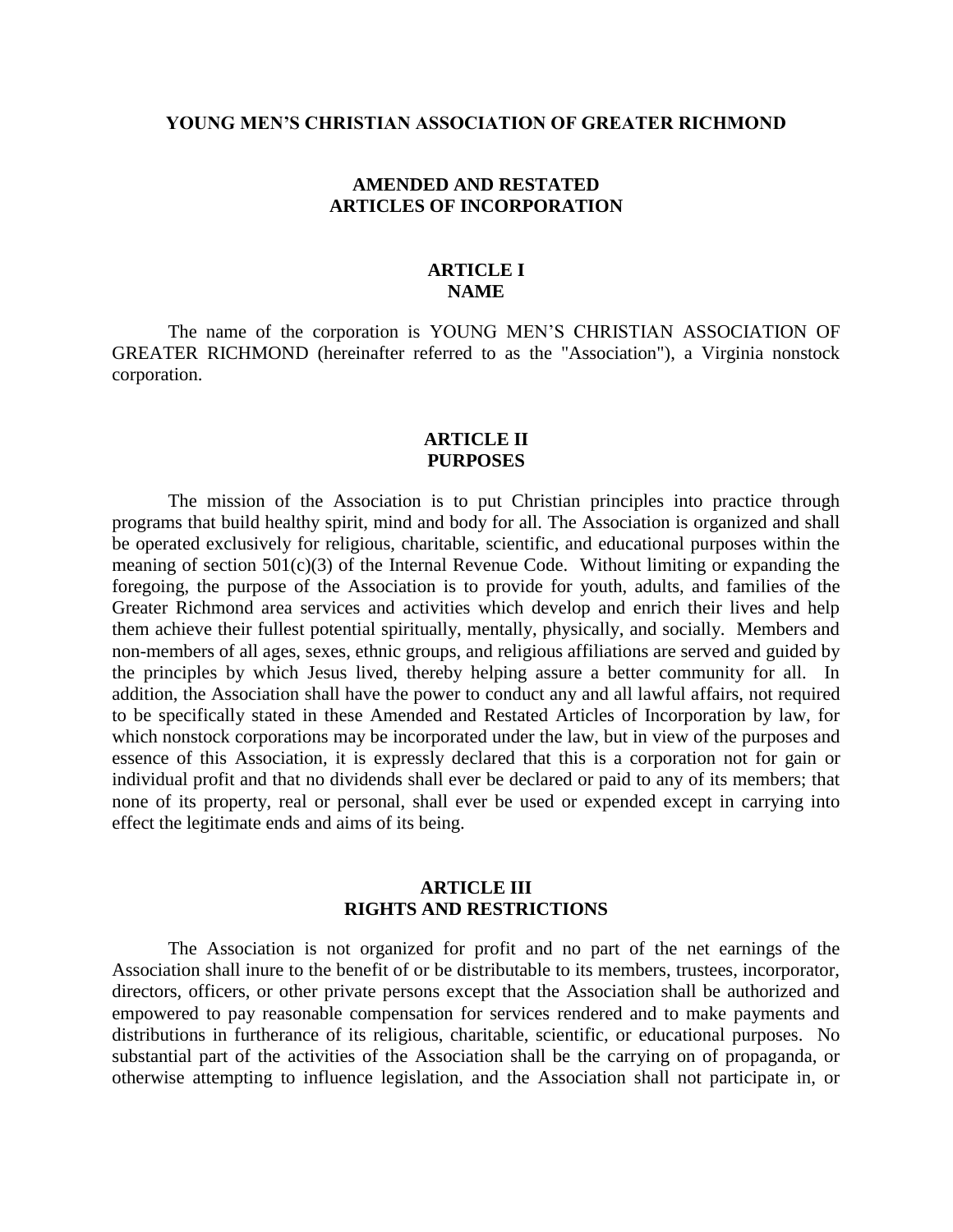intervene in (including the publishing or distribution of statements) any political campaign on behalf of or in opposition to any candidate for public office.

Notwithstanding any other provision of these Amended and Restated Articles of Incorporation, the Association shall not carry on any other activities not permitted to be carried on (a) by a corporation exempt from federal income tax under section 501 (c) (3) of the Internal Revenue Code or (b) by a corporation, contributions to which are deductible under section 170 (c) (2) of the Internal Revenue Code.

Furthermore, if at any time the Association is classified as a private foundation within the meaning of section 509(a) of the Internal Revenue Code, the Association (i) shall distribute its income at such time and in such manner as not to become subject to the tax on undistributed income imposed by section 4942 of the Internal Revenue Code; (ii) shall not engage in any act of self-dealing as defined in section 4941(d) of the Internal Revenue Code; (iii) shall not retain any excess business holdings as defined in section 4943(c) of the Internal Revenue Code; (iv) shall not make any investment in such a manner as to subject it to tax under section 4944 of the Internal Revenue Code; and (v) shall not make any taxable expenditure as defined in section 4945(d) of the Internal Revenue Code.

## **ARTICLE IV DISSOLUTION**

Upon the dissolution of the Association, and after all of its liabilities and obligations have been paid, satisfied, and discharged, or adequate provisions made therefor, all of the Association's remaining assets shall be distributed to one or more organizations that are organized and operated exclusively for religious, charitable, scientific, or educational purposes within the meaning of sections  $501(c)(3)$  and  $170(c)(2)$  of the Internal Revenue Code, or shall be distributed to the federal government, or to a state or local government, for a public purpose. Any such assets not so disposed of shall be disposed of by the Circuit Court of the jurisdiction in which the principal office of the Association is then located, exclusively for such purposes or to such organization or organizations, as said Circuit Court shall determine, which are organized and operated exclusively for such purposes.

No member, trustee, incorporator, director or officer of the Association or any other private person shall be entitled to share in the distribution of any corporate assets upon dissolution of the Association.

### **ARTICLE V MEMBERS**

The Association shall have one or more classes of members, as set forth in the bylaws of the Association. The bylaws of the Association shall state the qualifications and rights of the members of each class and shall confer, limit, or deny members the right to vote.